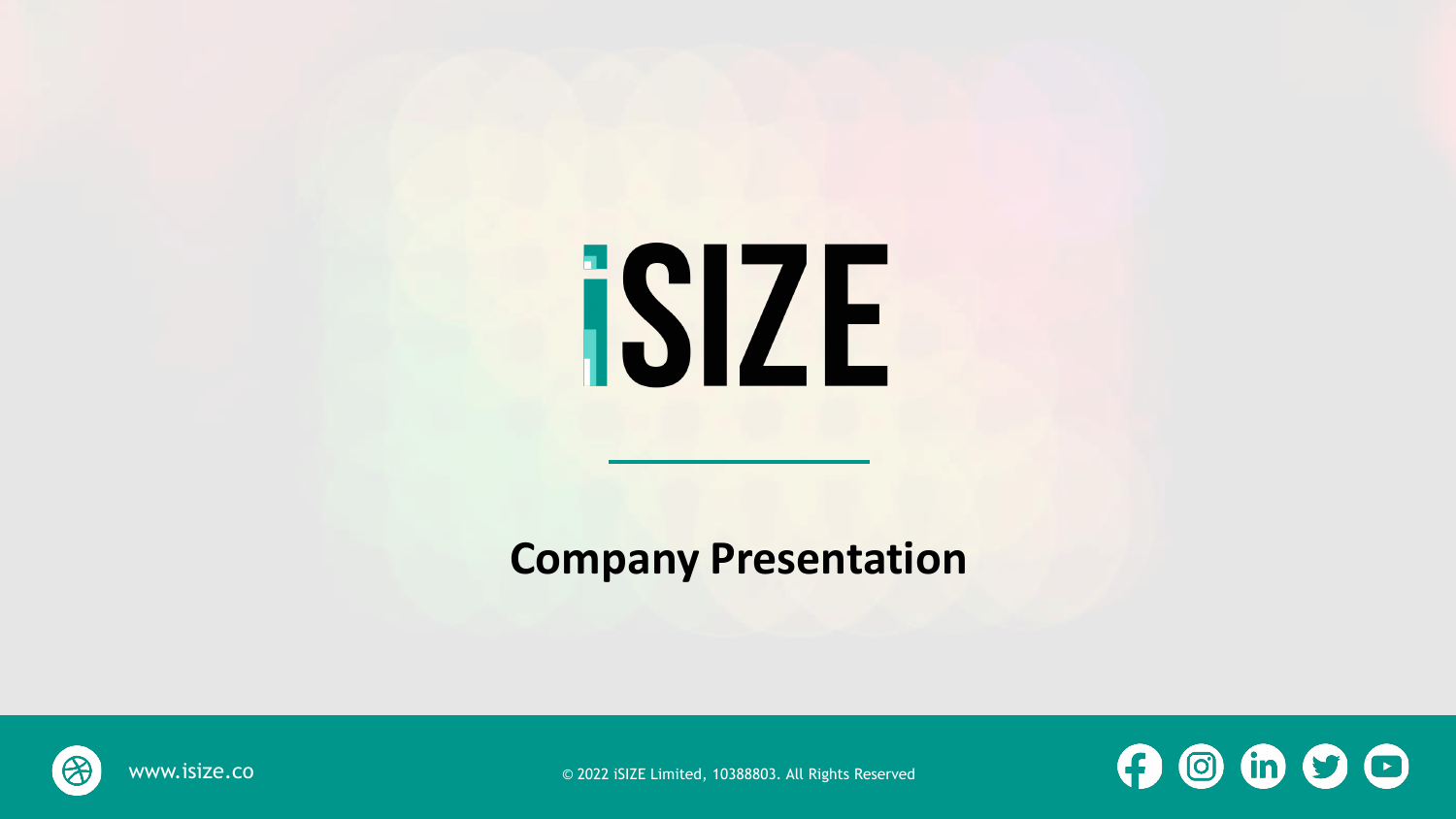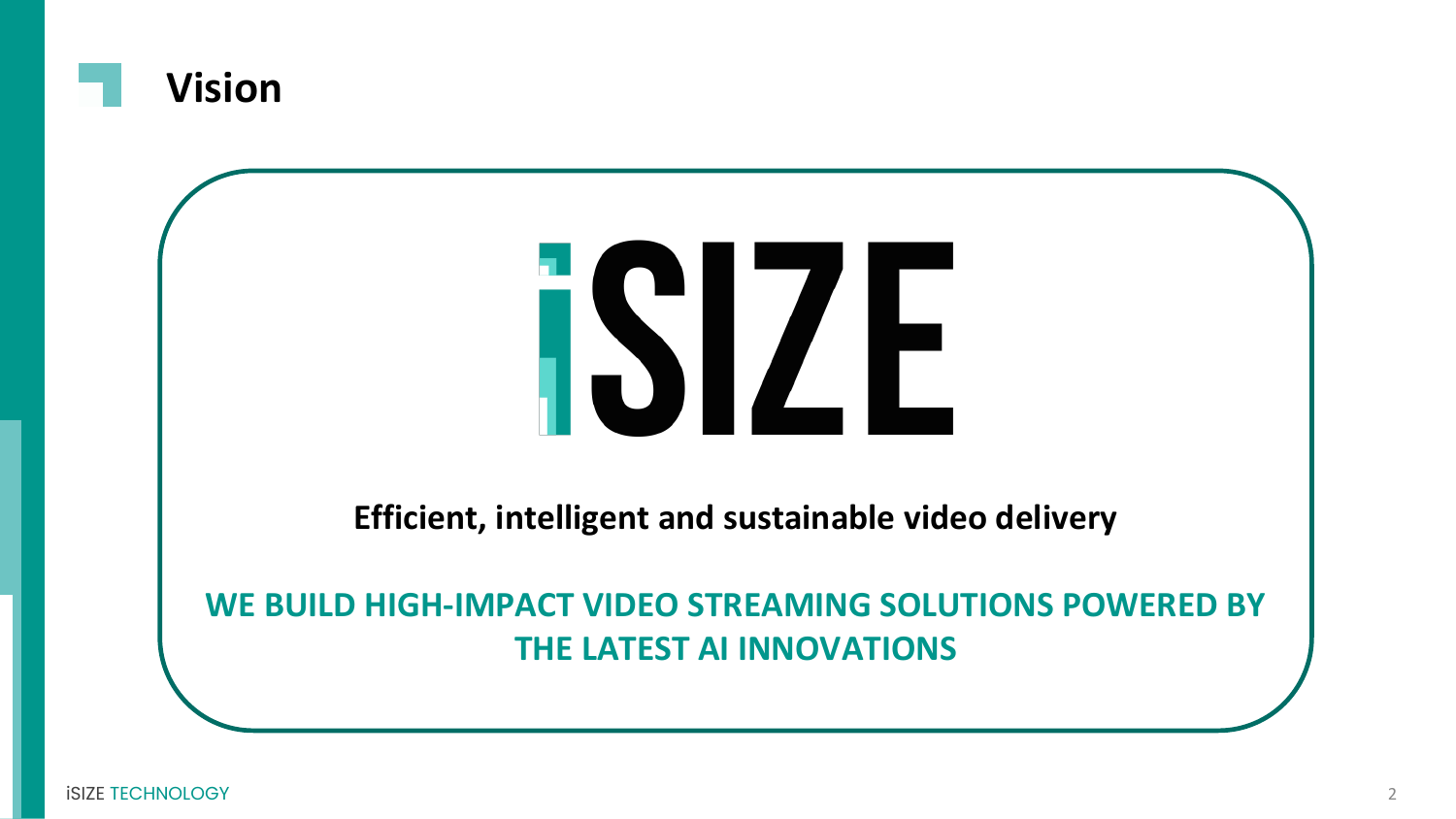#### **Your consumers want more**

## **More Streaming**

- Streaming video makes up 80% of global internet traffic
- More than 6m U.S households cut the cord each year to stream VoD
- Cloud gaming industry growing at 40% year on year
- Emerging VR/AR and IoT use cases



- Consumers and advertisers continue to seek the highest quality content with advances in HDR, 4K / 8K etc.
- Consumers demand minimal latency. Users are impatient and the stakes are high in gaming and live video



- 88% of consumers want brands to help them live sustainably
- Awareness of our digital carbon footprint is growing following recent research widely publicized by the media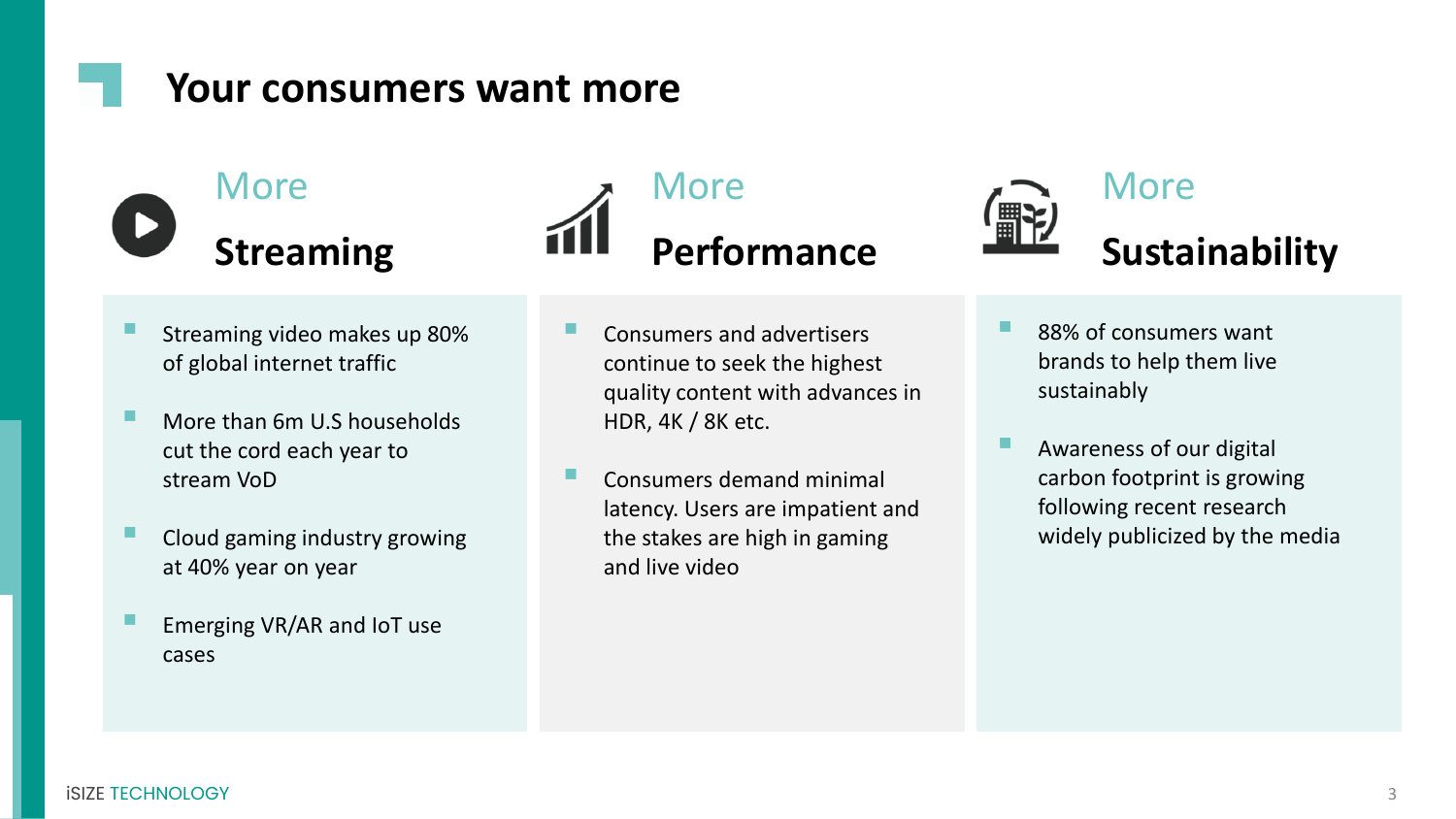#### **Traditional ways to solve this problem**



#### **Replacing encoding infrastructure is risky, expensive, and does not scale:**

- Migrating from AVC to VP9 reduces bitrate by 25% and comes with a **large infrastructure cost**
- Migrating from VP9 to AV1 reduces bitrate by 15% with massive infrastructure cost and **poor client device support**
- Moving from AV1 to VVC brings only 11% bitrate reduction with massive infrastructure cost and **unknown royalty costs**; efficient VVC decoders not expected before 2025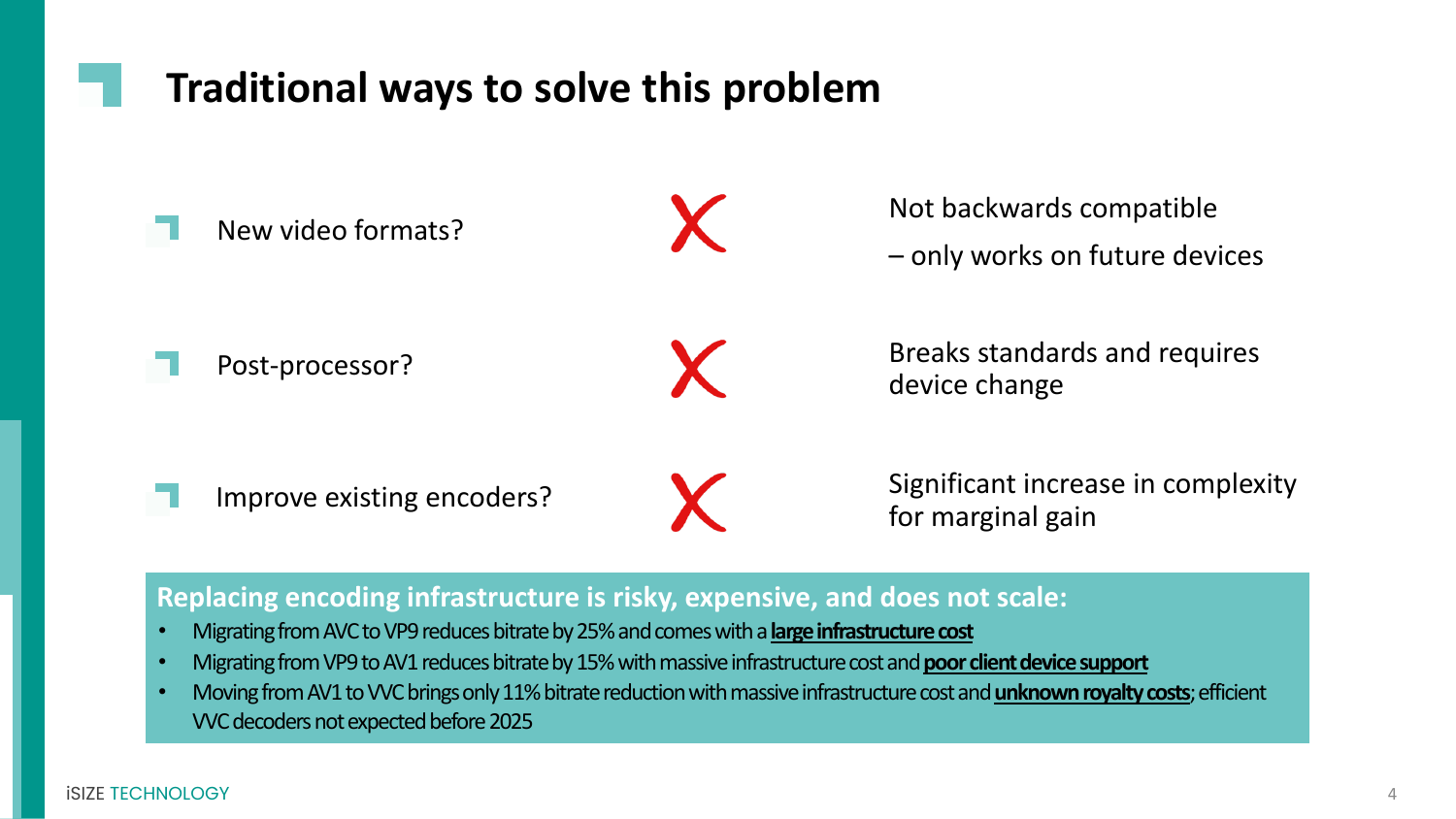### **iSIZE value proposition**

| Ĩ |  |
|---|--|
|   |  |

Up to 40% bitrate savings depending on use case, content type and codec

Maintains quality as measured by latest VQ metrics and confirmed by independent P910 lab testing

#### **iSIZE technology achieves these advantages while:**

- Being fully codec agnostic
- Requiring no changes on the decoder (device) side
- Using single pass preprocessing
- Requiring very low additional compute



Reduces the complexity of encoding



Significantly reduces latency

iSIZE TECHNOLOGY 5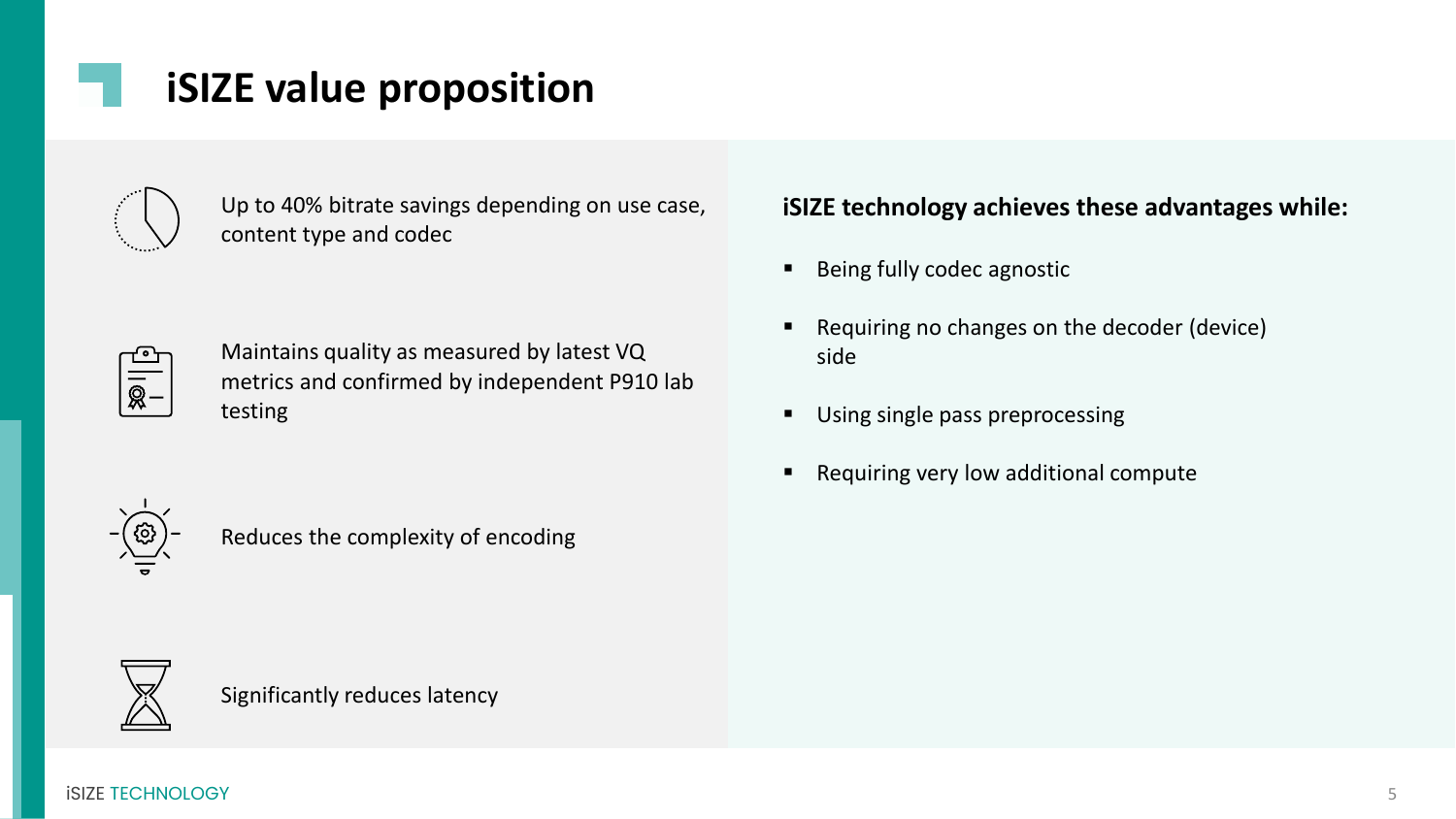#### **iSIZE Technology**

#### **18+ patents filed in the USA and EU – 4 patents granted in the USA**

| <b>Problem we solve</b>                              | <b>Solution</b>                                                               | <b>Target market</b>                                                                                                                                                         | <b>Description</b>                                                                                                                                                                                                                                            |
|------------------------------------------------------|-------------------------------------------------------------------------------|------------------------------------------------------------------------------------------------------------------------------------------------------------------------------|---------------------------------------------------------------------------------------------------------------------------------------------------------------------------------------------------------------------------------------------------------------|
| <b>Perceptual Quality</b>                            | Deep perceptual<br>optimization<br><b>BITSAVE</b><br>demo.isize.co            | Entertainment / Media<br>$\bullet$<br>Video streaming<br>٠<br>Gaming and Social media<br>$\bullet$<br>IoT/Security<br>$\bullet$<br>Virtual reality/telepresence<br>$\bullet$ | Deep psychovisual preprocessing for<br>maximum bitrate savings. Significantly<br>advance the development of AI-based<br>quality metrics and quality scoring<br>Al-based preprocessing that requires no<br>change in encoding, delivery or decoding<br>devices |
| <b>Noisy Video Content in</b><br><b>Social Media</b> | Deep perceptual denoising<br><b>BITCLEAR</b><br>http://bitclear.isize.co/     | Social media/user uploads<br>$\bullet$<br>IoT/Security<br>$\bullet$                                                                                                          | Remove noise from video content by<br>addressing the problem across the quality-<br>bitrate-complexity space<br>Can work both as a server and as a client<br>component (post-decoder)                                                                         |
| Low-Bitrate/Low-<br><b>Latency Video Delivery</b>    | Domain-specific generative<br>video representations<br>BitGen explainer video | <b>Conversational services</b><br>$\bullet$<br>Virtual reality/telepresence<br>$\bullet$<br>loT/driverless technologies<br>$\bullet$                                         | Extreme reduction in video bitrate, working<br>in a compact latent space<br>Enable telepresence with near-zero latency<br>by using photorealistic AI avatars                                                                                                  |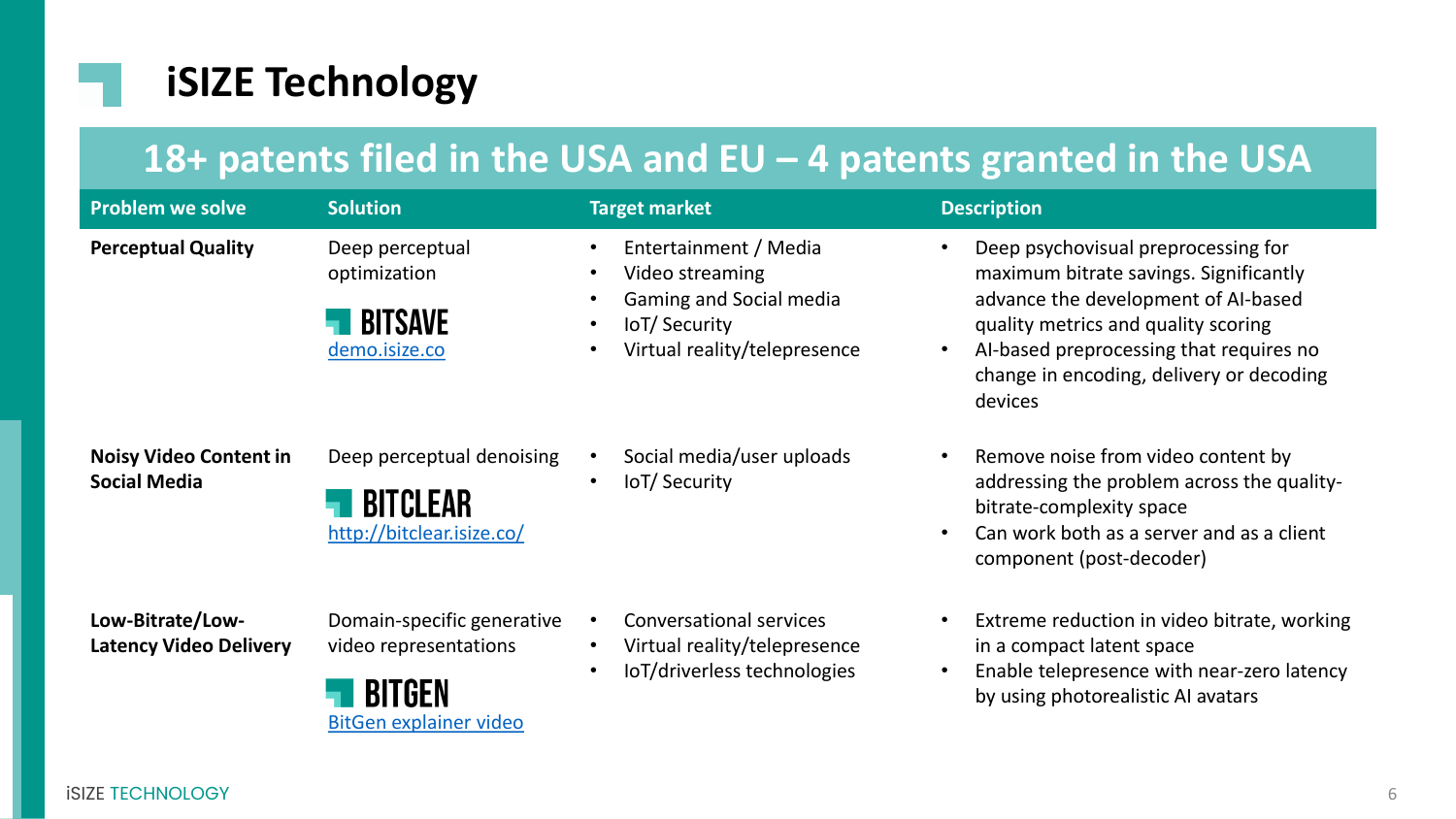